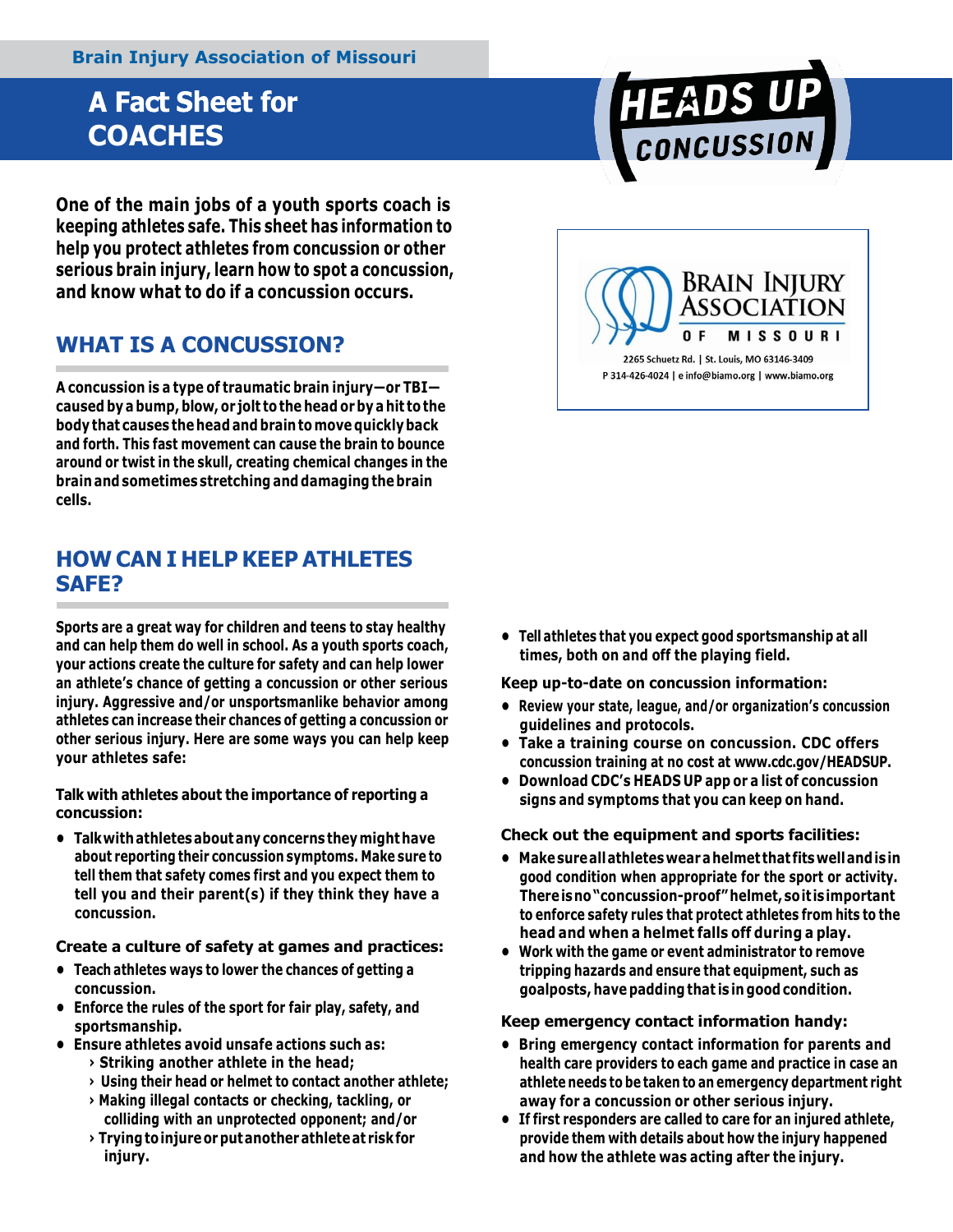## **HOWCANISPOTAPOSSIBLE CONCUSSION?**

**Athleteswhoshowor reportoneormoreof thesignsand symptoms listed below—or simply say they just "don't feel right"afterabump,blow,or jolt tothe headorbody—may have a concussion or other serious brain injury.**

#### **SIGNS OBSERVED BY COACHES OR PARENTS:**

- **• Appears dazed or stunned.**
- **• Forgets an instruction, is confused about an assignment or position, or is unsure of the game, score, or opponent**
- **• Moves clumsily.**
- **• Answers questions slowly.**
- **• Loses consciousness (even briefly).**
- **• Shows mood, behavior, or personality changes.**
- **• Can't recall events prior to or after a hit or fall.**

#### **SYMPTOMS REPORTED BY ATHLETES:**

- **• Headache or "pressure" in head.**
- **• Nausea or vomiting.**
- **• Balance problems or dizziness, or double or blurry vision.**
- **• Bothered by light or noise.**
- **• Feeling sluggish, hazy, foggy, or groggy.**
- **• Confusion, or concentration or memory problems.**
- **• Just not "feeling right", or "feeling down".**

**NOTE: Concussion signs and symptoms often show up soonafter theinjury,butitcanbehardtotellhow serious the concussion is at first. Some symptoms may not benoticed or may not show up for hours or days.**

### **WHAT ARESOMEMORESERIOUS DANGER SIGNS TO LOOK FOR?**

**In rare cases, a dangerous collection of blood (hematoma) may form on the brain after a bump, blow, or jolt to the head or body and can squeeze the brain against the skull. Call9-1-1orensureanathleteistakentotheemergency department right away if, after a bump, blow, or jolt to the head orbody, heor she has one ormore of thesedanger signs:**

- **• One pupil larger than the other.**
- **• Drowsiness or inability to wake up.**
- **• A headache that gets worse and does not go away.**
- **• Slurred speech, weakness, numbness, or decreased coordination.**
- **• Repeatedvomiting or nausea, convulsions or seizures (shaking or twitching).**
- **• Unusual behavior, increased confusion, restlessness, or agitation.**
- **• Lossofconsciousness (passedout/knockedout).Evena brief loss of consciousness should be taken seriously.**

### **CONCUSSIONS AFFECT EACH ATHLETE DIFFERENTLY.**

**While most athletes with a concussion feelbetter within a couple of weeks, some will have symptoms for monthsorlonger.Talkwithanathlete'sparentsifyou notice their concussion symptoms come back after they return to play.**

### **WHAT SHOULD I DO IF I THINK AN ATHLETE HAS A POSSIBLE CONCUSSION?**

**As a coach, if you think an athlete may have a concussion, you should:**

**REMOVE THE ATHLETE FROM PLAY. When in doubt, sit them out!**

#### **KEEPANATHLETEWITHAPOSSIBLECONCUSSION OUT OF PLAY ON THE SAME DAY OF THE INJURY AND UNTIL CLEARED BY A HEALTH CARE PROVIDER.**

**Do not try to judge the severity of the injury yourself. Only a health care provider should assess an athlete for a possible concussion. After you remove an athlete with a possible concussion from practice or play, the decision about return to practice or play is a medical decision that should be made by a health careprovider. Asa coach, recording thefollowing information can help a health care provider in assessing the athlete after the injury:**

- **• Causeof theinjuryandforceof the hitorblowtothehead or body.**
- **• Anylossofconsciousness (passedout/knockedout)andif so, for how long.**
- **• Any memory loss right after the injury.**
- **• Any seizures right after the injury.**
- **• Number of previous concussions (ifany).**

#### **INFORM THE ATHLETE'S PARENT(S) ABOUT THE POSSIBLE CONCUSSION.**

**Let them know about the possible concussion and give them the HEADS UP fact sheet for parents. This fact sheet can help parents watch the athlete for concussion signs or symptoms that may show up or get worse once the athlete is at home or returns to school.**

#### **ASK FOR WRITTEN INSTRUCTIONS FROM THE ATHLETE'SHEALTHCAREPROVIDERONRETURNTO PLAY.**

**These instructions shouldincludeinformation about when they can return to play and what steps you should take to help them safely return to play.**